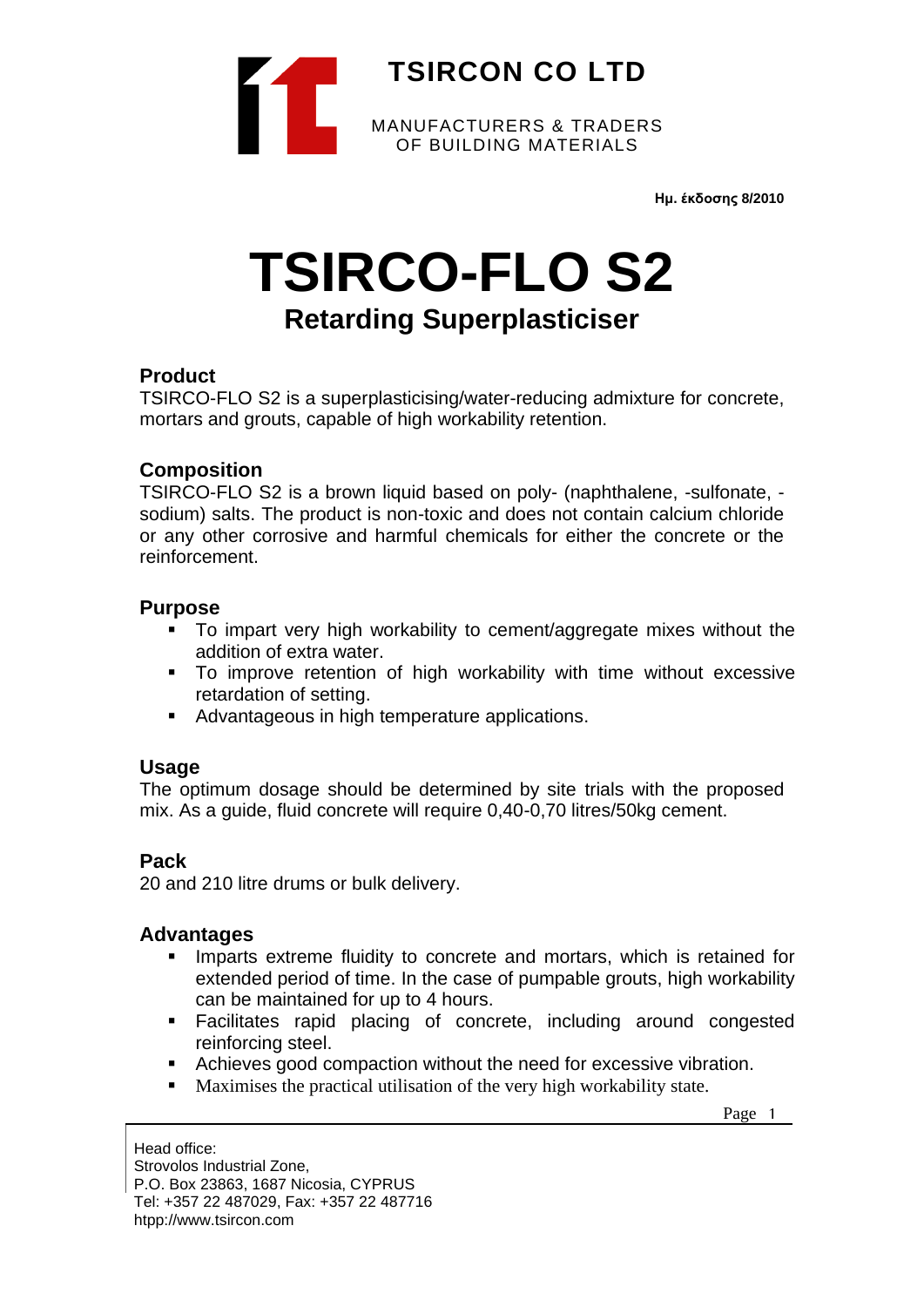**TSIRCON CO LTD** MANUFACTURERS & TRADERS OF BUILDING MATERIALS

#### **Introduction**

Plasticising admixture for concrete and mortars have now gained wide acceptance throughout the Construction Industry. Cement particles tend to clump together to form agglomerates, which do not readily disperse in water. Plasticisers work by improving the dispersion of these agglomerates within the mix, which ensures that the cement is used more efficiently. However with normal plasticising admixtures there is a limit to the amount of dispersant that can be added. Continued research has resulted in the development of the new materials, which act as a very powerful dispersants without side effects. These are known as «Superplasticisers». The incorporation of a retardant into the system enables this property to be maintained for longer periods.

#### **Use**

The powerful dispersion action and the enhanced period of fluidity, offers the following uses:

- **1.** To impart high fluidity or workability to concrete, mortars and grouts which will maintain this property for longer periods than those achieved with TSIRCO-FLO S1 (see separate leaflet), due to its retarding properties.
- **2.** The significant factors governing workability are «yield stress» (which embraces the *static* characteristics) and the «viscosity» (which controls the *dynamic* properties) of the unset concrete. Both these factors are significantly reduced in concrete containing TSIRCO-FLO S2. The slump test based on BS 1881-102:1983 is governed largely by the static characteristics of concrete. A more reliable estimate of the workability of highly fluid mixes is given by DIN 1048-1 «Flow Table Test», which is governed by both static and dynamic factors. A concrete giving a Flow Table reading of between 51 and 60cm is known as «fluid» concrete. Such concrete literally «flows» and is almost self-levelling.
- **3.** It can be poured into place around congested reinforcement and requires little (or no) vibration to obtain a well-compacted concrete. Fluid concrete made without the addition of extra water should not be characterised by segregation or excessive bleed during and after placing. TSIRCO-FLO S2 treated concrete satisfies these important requirements.
- **4.** The ability of TSIRCO-FLO S2 to extend the period of fluidity and high workability greatly extends the scope of «Superplastercisers» particularly where pours are made in areas of difficult placement or access.

Page 2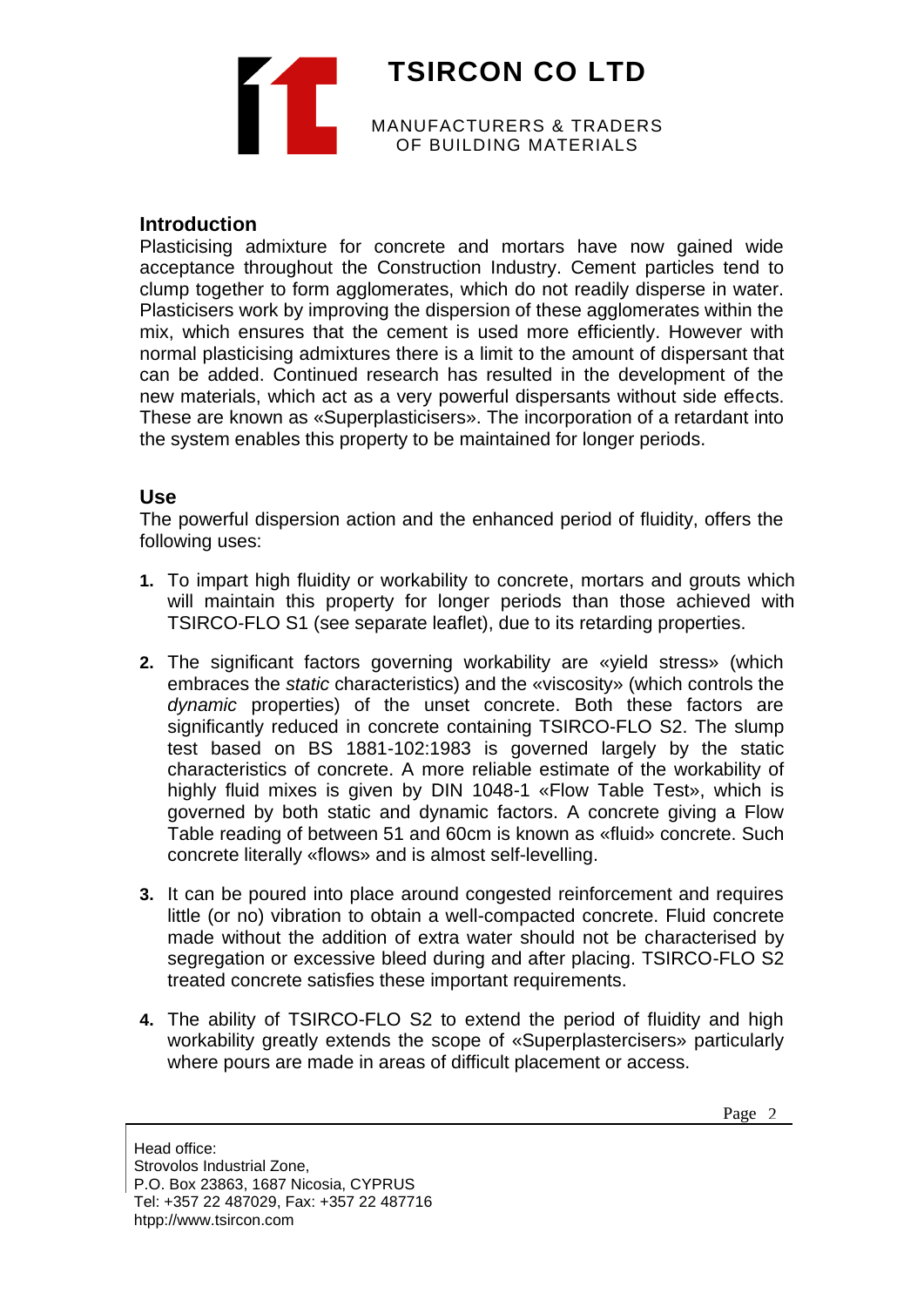

- **5.** TSIRCO-FLO S2 is ideal for use with pumped cement or cement/sand grouts where either long feed lines have to be used, or the rate of pumping is low.
- **6.** For site-batched concrete, which is placed shortly after mixing, the measured amount of TSIRCO-FLO S2 is added to the gauging water and the concrete is discharged when is completely mixed. Due to the practical problems of transporting large quantities of fluid concrete, ready-mixed concrete should be dosed just before it is placed. Truck mixing has been found to be quite satisfactory if the measured amount of TSIRCO-FLO S2 is added directly to the mix and the load rotated at maximum r.p.m. for two minutes.

#### **Properties**

TSIRCO-FLO S2 is supplied as a non-toxic brown liquid, based on poly- (naphthalene, -sulfonate, -sodium) salts. The product is non-toxic and does not contain calcium chloride or other potentially harmful and corrosive chemicals. It can therefore be used with safety in concrete, mortars and grouts which may surround reinforcement, pre-stressing mixes and high tensile steel strands.

In mixes designed for high fluidity, there is some advantage in having an excess of fine aggregate. In many cases however the use of TSIRCO-FLO S2 obviates the need to modify the fine aggregate grading.

The very fluid nature of concrete dosed with TSIRCO-FLO S2 lasts for a period of 1-3 hours. It then reverts from a high to a low slump material 3-5 hours after dosing.

TSIRCO-FLO S2 may be used with all types of Portland Cement. If you intend to use it with other types of cement, please contact our Technical Department for advice.

TSIRCO-FLO S2 conforms to the requirements of ASTM C 494/C 494M – 99a – Type G.

Head office: